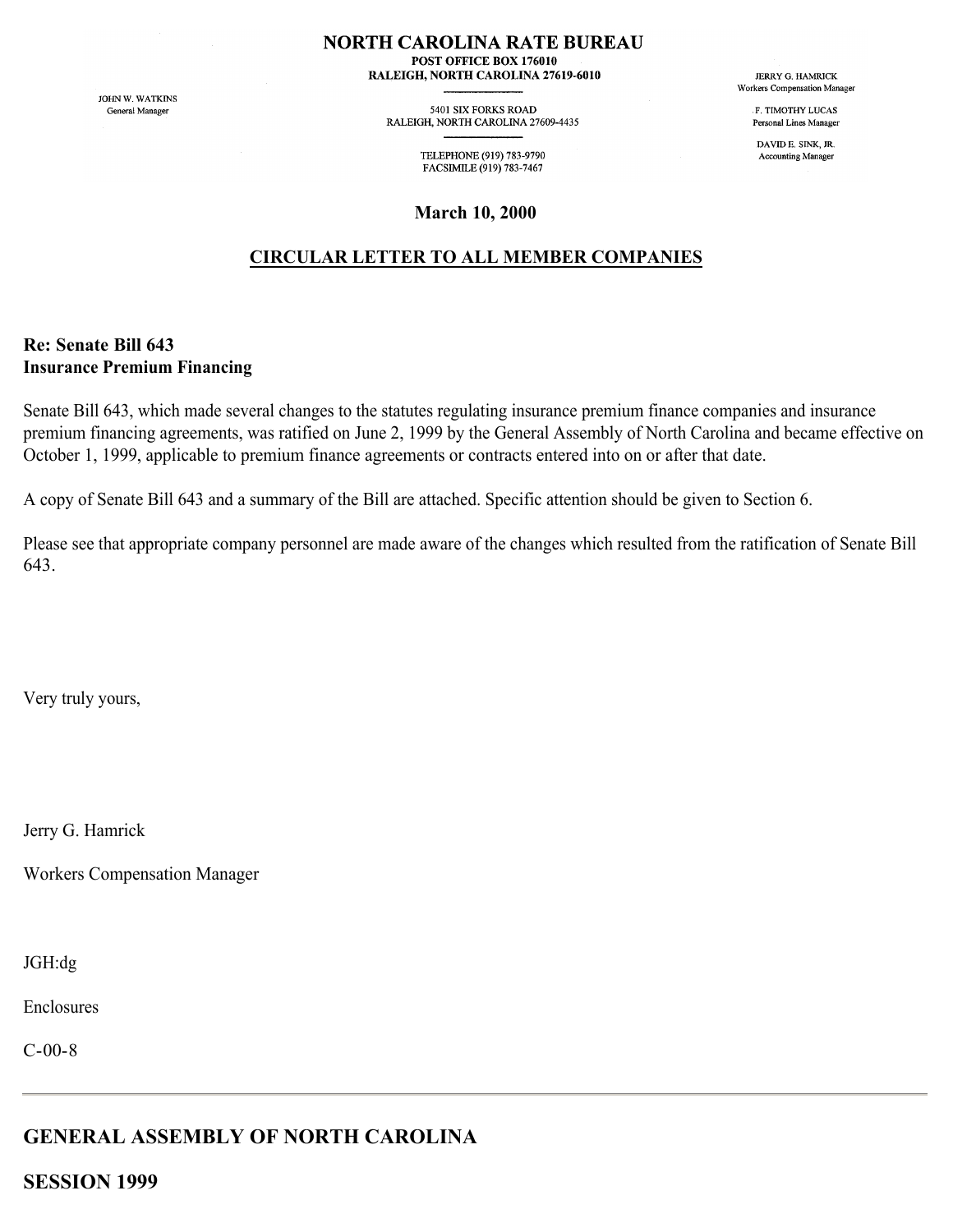# **AN ACT TO AMEND THE LAW GOVERNING INSURANCE PREMIUM FINANCING.**

The General Assembly of North Carolina enacts:

Section 1. G.S. 58-35-30(a) reads as rewritten:

(a) The licensee shall keep and use in his business such any books, accounts, and records as that will enable the Commissioner to determine whether such the licensee is complying with the provisions of this Article and with the rules and regulations lawfully made by the Commissioner hereunder. Every licensee shall preserve such books, accounts, and records, including cards used in a card system, if any, for at least three years after making the final entry in respect to any insurance premium finance agreement recorded therein; provided, however, the preservation of photographic reproductions thereof or records in photographic photographic, imaging, microfilm, or microfiche form shall constitute compliance with this requirement. requirement by any licensee. The Commissioner may require of licensees under oath and in the form prescribed by him regular or special reports as he may deem necessary to the proper supervision of licensees under this Article.

Section 2. G.S. 58-35-50 reads as rewritten:

### **§ 58-35-50. Form, contents and execution of insurance premium finance agreements.**

(a) An insurance premium finance agreement shall be in writing, dated, signed by the insured, and the printed portion thereof shall be in at least eight point type. type that is legible, as determined by rule. It shall contain the entire agreement of the parties with respect to the insurance contract, the premiums for which are advanced or to be advanced under it, and: and the following:

> (1) At its top, the words `INSURANCE PREMIUM FINANCE AGREEMENT' or similar wording in at least 10 point bold type; and the insurance premium finance company license number shall also appear, and:

(2) A notice in at least eight point bold type, reading as follows:

## 'NOTICE': **INSURANCE PREMIUM FINANCE AGREEMENT NOTICE**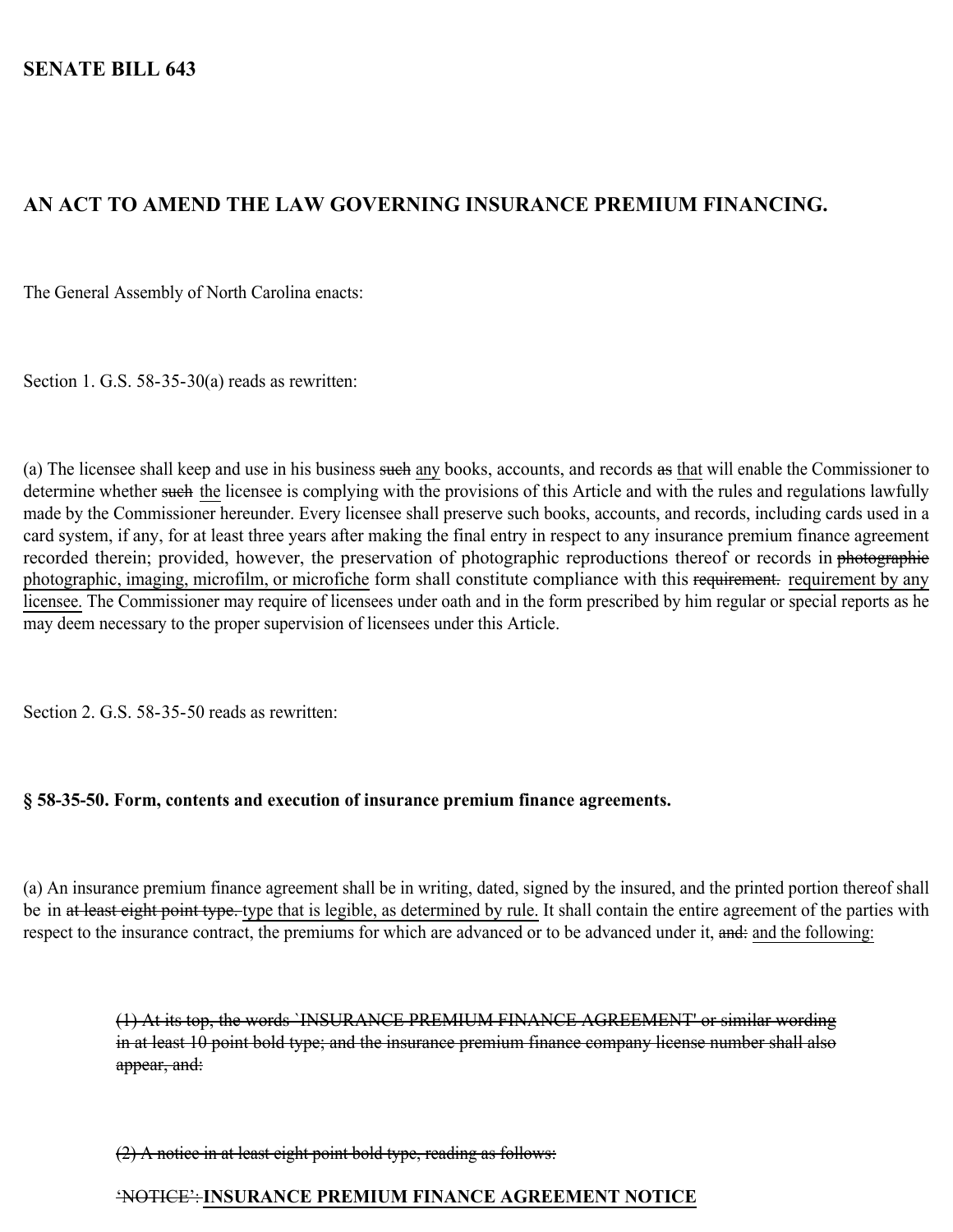a. Do not sign this agreement before you read it.

b. You are entitled to a copy of this agreement.

c. Under the law, you have the right to pay off in advance the full amount due and under certain conditions to obtain a partial refund of the service charge.'

(b) An insurance premium finance agreement shall:

(1) Contain the following:

a. The name and place of business of the insurance agent or broker negotiating the related insurance contract, contract;

b. The the name of the insured and the residence or residence, the place of business business, or any other mailing address of the insured as specified by him, the insured;

c. The the name and place of business of the insurance premium finance company to which installments or other payments are to be made, made;

d. A brief a description of the insurance contract, contract;

e. The the premiums for which are advanced or to be advanced under the agreement, agreement; and

f. The the amount of the premiums for such insurance contract; and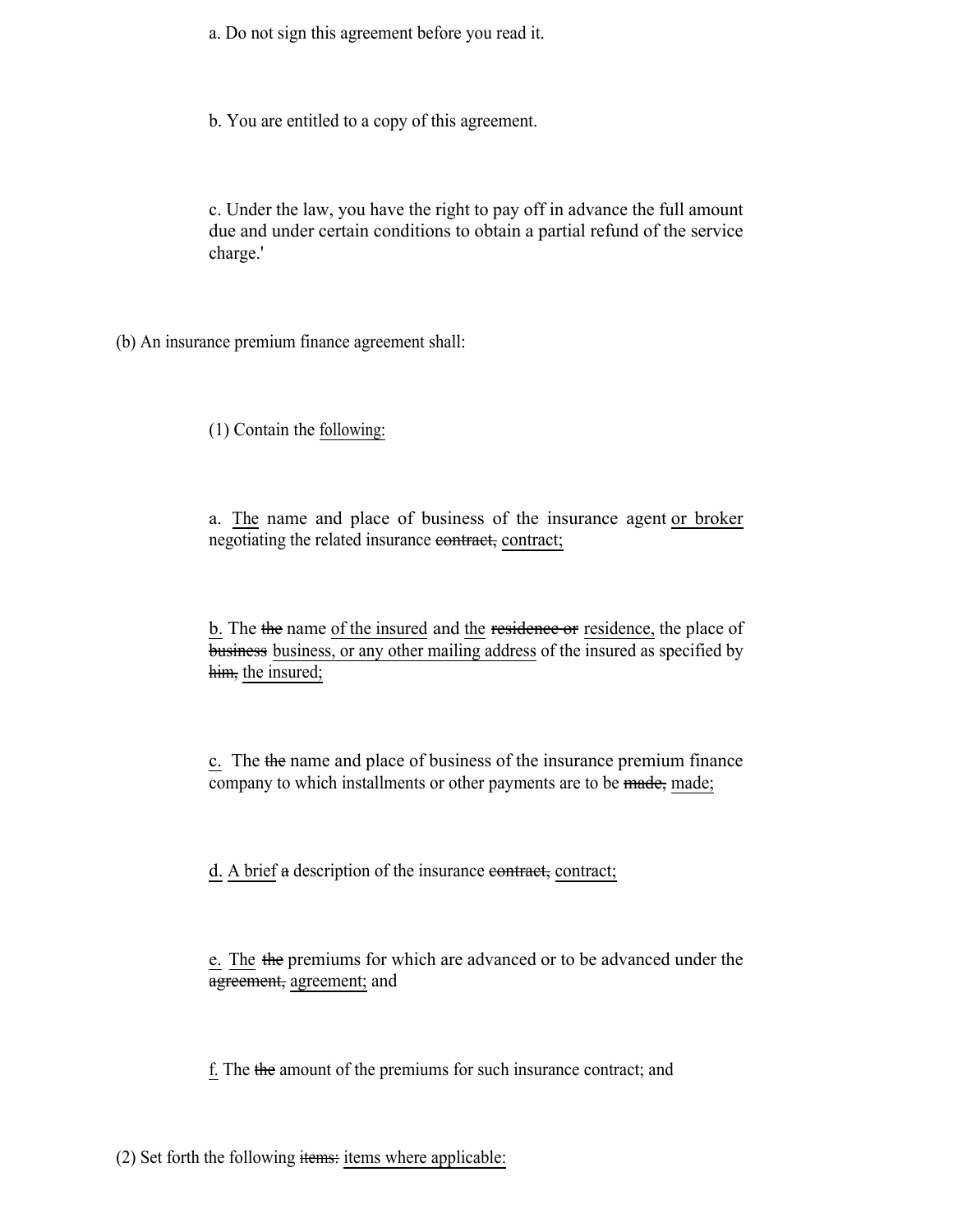a. The total amount of the premiums;

b. The amount of the down payment;

c. The principal balance, which is the difference between items a and b;

d. The amount of the service charge;

e. The balance, which is the sum of items e and d, balance payable by the insured, meaning the sum of the amounts stated under items c. and d. of this subdivision.

f. the The number of installments required, the amount of each installment expressed in dollars and the due date or period thereof.

(c) The items set forth in subsection (b) of this section need not be stated in the sequence or order set forth above, inapplicable items may be omitted; in which they appear in that subsection, and additional items may be included to explain the computations made in determining the amount to be paid by the insured.

(d) No insurance premium finance agreement shall be signed by an insured when it contains any blank space to be filled in after it has been signed; however, if the insurance contract, the premiums for which are advanced or to be advanced under the agreement, has not been issued at the time of its signature by the insured and it so provides, the name of the authorized insurer by whom such insurance contract is issued and the policy number and the due date of the first installment may be left blank and later inserted in the original of the agreement after it has been signed by the insured.

Section 3. G.S. 58-35-55(d) reads as rewritten:

(d) The provisions of subsection (c) of this section pertaining to the time from which the service charge is calculated apply if the premiums under only one insurance contract are advanced or are to be advanced under an insurance premium finance agreement; agreement. If if premiums under more than one insurance contract are advanced or are to be advanced under an insurance premium finance agreement, the service charge shall be computed from the earlier of the following:

(1) The date that the premium is advanced on behalf of the insured.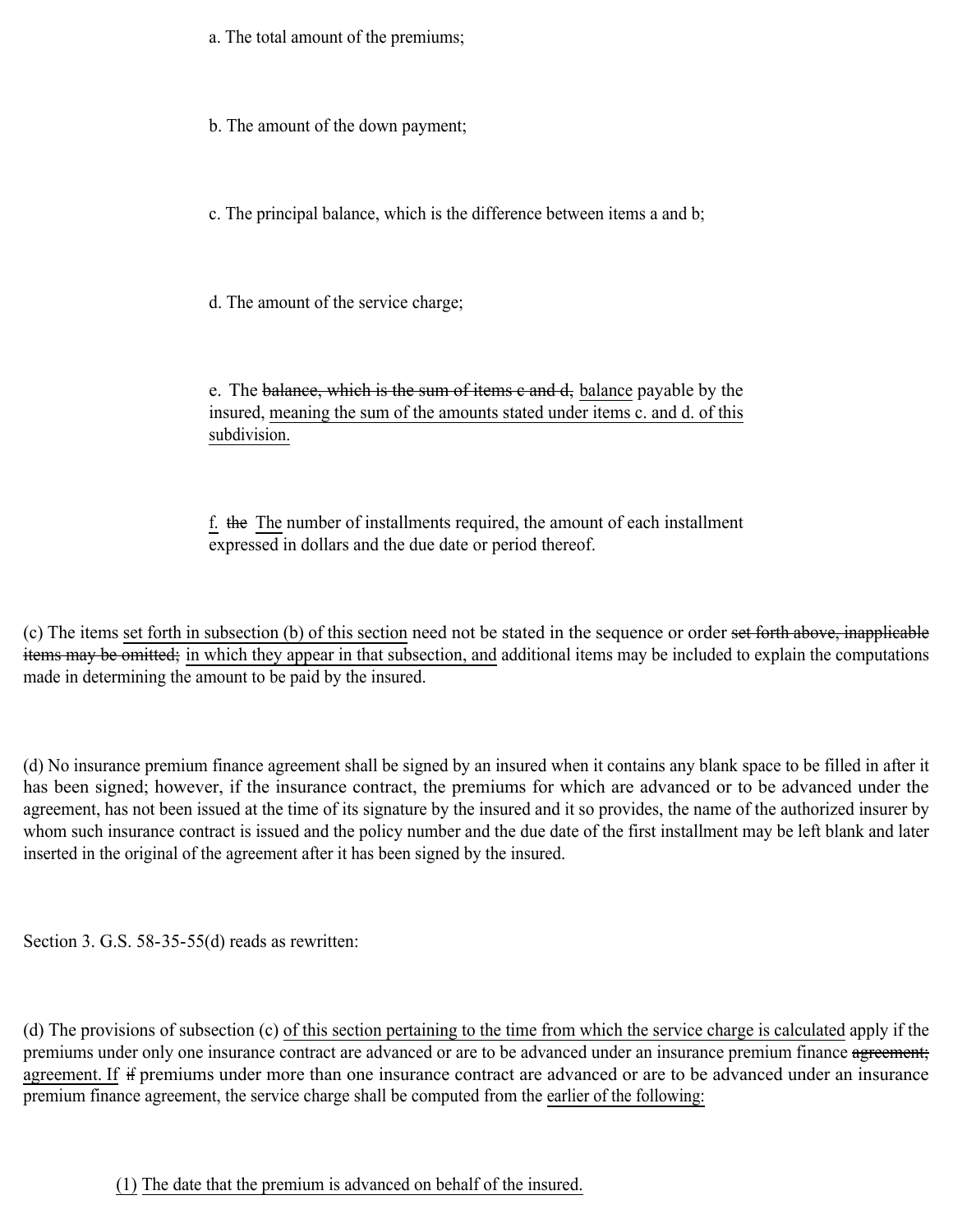(2) The inception date of such any insurance contracts, or from contract financed on the premium finance agreement. due date of such premiums; however, not more than Only one minimum service charge shall apply to each insurance premium finance agreement.

Section 4. G.S. 58-35-65 reads as rewritten:

## **§ 58-35-65. Delivery of copy of insurance premium finance agreement to insured.**

Before the due date of the first installment payable under an insurance premium finance agreement, the insurance premium finance company holding the agreement or the insurance agent shall deliver cause to be delivered to the insured, or mail to him the insured at his the insured's address as shown in the agreement, a copy of the agreement.

Section 5. G.S. 58-35-80(b) reads as rewritten:

(b) The amount of any such refund credit shall represent at least as great proportion of the service charge, if any, as the sum of the periodic balances after the month in which prepayment is made bears to the sum of all periodic balances under the schedule of installments in the agreement. Where the amount of the refund credit for anticipation of payment is less than one dollar (\$1.00), no refund need be made. This section does not relieve the premium finance company of its duty to report and deliver these unrefunded monies to the State Treasurer in accordance with G.S. 116B-29(b).

Section 6. G.S. 58-35-85 reads as rewritten:

## **§ 58-35-85. Procedure for cancellation of insurance contract upon default; return of unearned premiums; collection of cash surrender value.**

When an insurance premium finance agreement contains a power of attorney or other authority enabling the insurance premium finance company to cancel any insurance contract or contracts listed in the agreement, the insurance contract or contracts shall not be cancelled unless the cancellation is effectuated in accordance with the following provisions:

(1) Not less than 10 days' written notice be mailed is sent by personal delivery, first-class mail, electronic mail, or facsimile transmission to the last known address of the insured or insureds shown on the insurance premium finance agreement of the intent of the insurance premium finance company to cancel his or their insurance contract or contracts unless the defaulted installment payment is received. A notice Notification thereof shall also be sent provided to the insurance agent.

(2) After expiration of the 10-day period, the insurance premium finance company shall send the insurer a request for cancellation and shall mail send a copy of the request for notice of the requested cancellation to the insured by personal delivery, first-class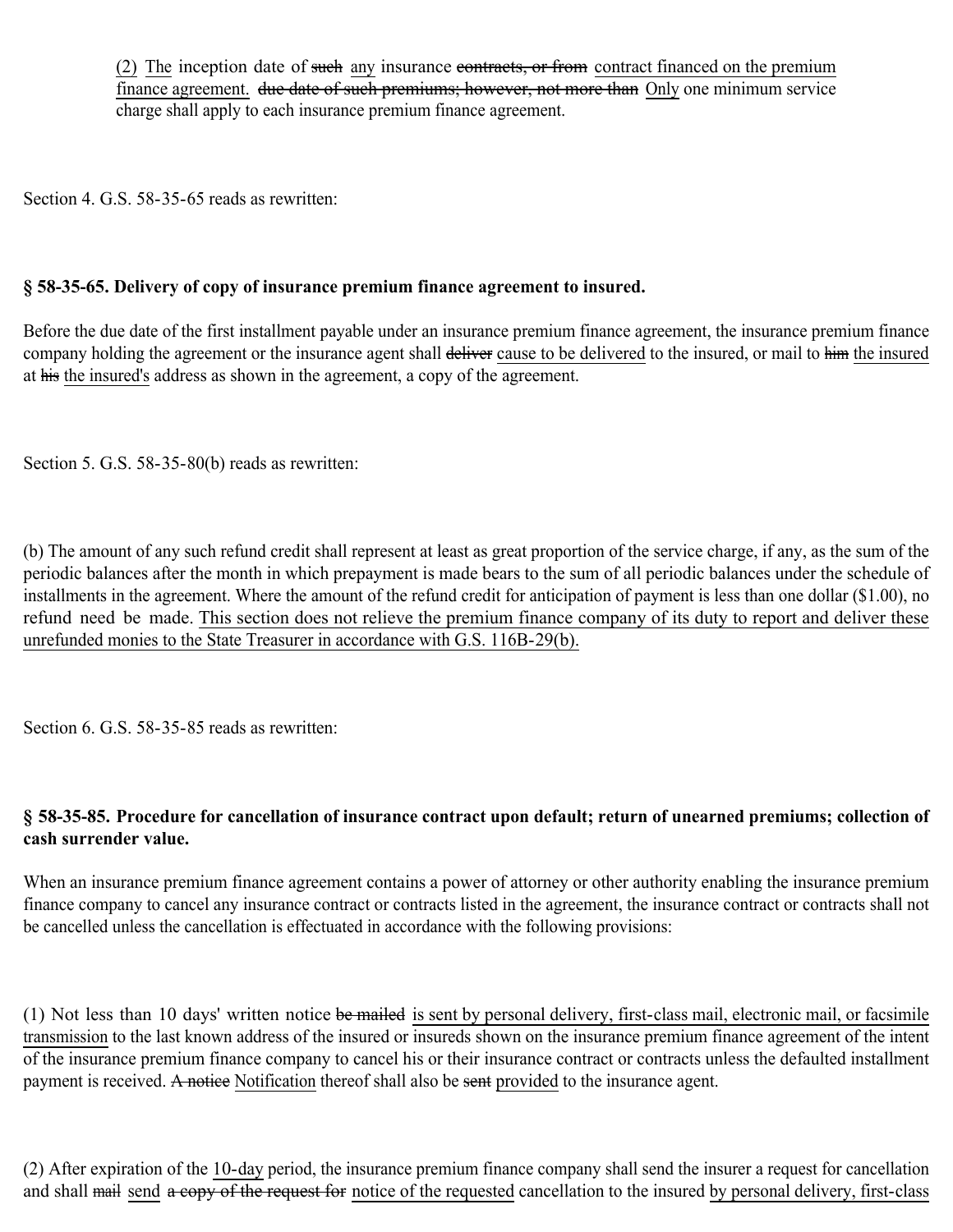mail, electronic mail, electronic transmission, or facsimile transmission at his last known address as shown on the records of the insurance premium finance agreement. company and to the agent. Upon written request of the insurance company, The the premium finance company shall include furnish a copy of the power of attorney with the request for cancellation if the insurer has not already received a copy of the power of attorney with the application, attorney to the insurance company. The written request shall be sent by mail, personal delivery, electronic mail, or facsimile transmission.

(3) Upon receipt of a copy of the request for cancellation notice by the insurer, the insurance contract shall be cancelled with the same force and effect as if the aforesaid request for cancellation had been submitted by the insured himself, insured, without requiring the return of the insurance contract or contracts.

(4) All statutory, regulatory, and contractual restrictions providing that the insured may not cancel his the insurance contract unless he the insurer first satisfies the restrictions by giving a prescribed notice to a governmental agency, the insurance carrier, an individual, or a person designated to receive the notice for said governmental agency, insurance carrier, or individual shall apply where cancellation is effected under the provisions of this section.

(4a) If an insurer receives notification from an insurance agent or premium finance company that the initial down payment for the premium being financed has been dishonored by a financial institution, or otherwise unpaid, there is no valid contract for insurance and the policy will be voided.

(5) Whenever an insurance contract is cancelled in accordance with this section, the insurer shall promptly return whatever gross unearned premiums are due under the contract to the insurance premium finance company effecting the cancellation for the benefit of the insured or insureds, insureds, no later than 30 days after the effective date of cancellation. Whenever the return premium is in excess of the amount due the insurance premium finance company by the insured under the agreement, the excess shall be remitted promptly to the order of the insured, insured, as provided in subdivision (8) of this section, subject to the minimum service charge provided for in this Article. In the event that a premium is subject to an audit to determine the final premium amount, the amount to be refunded to the premium finance company shall be calculated upon the deposit premium and the insurer shall return that amount to the premium finance company no later than 30 days after the effective date of cancellation. This provision shall not limit any other remedies the insurer may have against the insured for additional premiums.

(6) The provisions of this section relating to request for cancellation by the insurance premium finance company of an insurance contract and the return by an insurer of unearned premiums to the insurance premium finance company, also apply to the surrender by the insurance premium finance company of an insurance contract providing life insurance and the payment by the insurer of the cash value of the contract to the insurance premium finance company, except that the insurer may require the surrender of the insurance contract.

(7) The insurer shall not deduct from any return premiums any amount owed to the insurer for any other indebtedness owed to the insurer by the insured on any policy or policies other than those being financed under the premium finance agreement.

(8) In the event that the crediting of return premiums to the account of the insured results in a surplus over the amount due from the insured, the premium finance company shall refund the excess to the insured as soon as possible, but in no event later than 30 days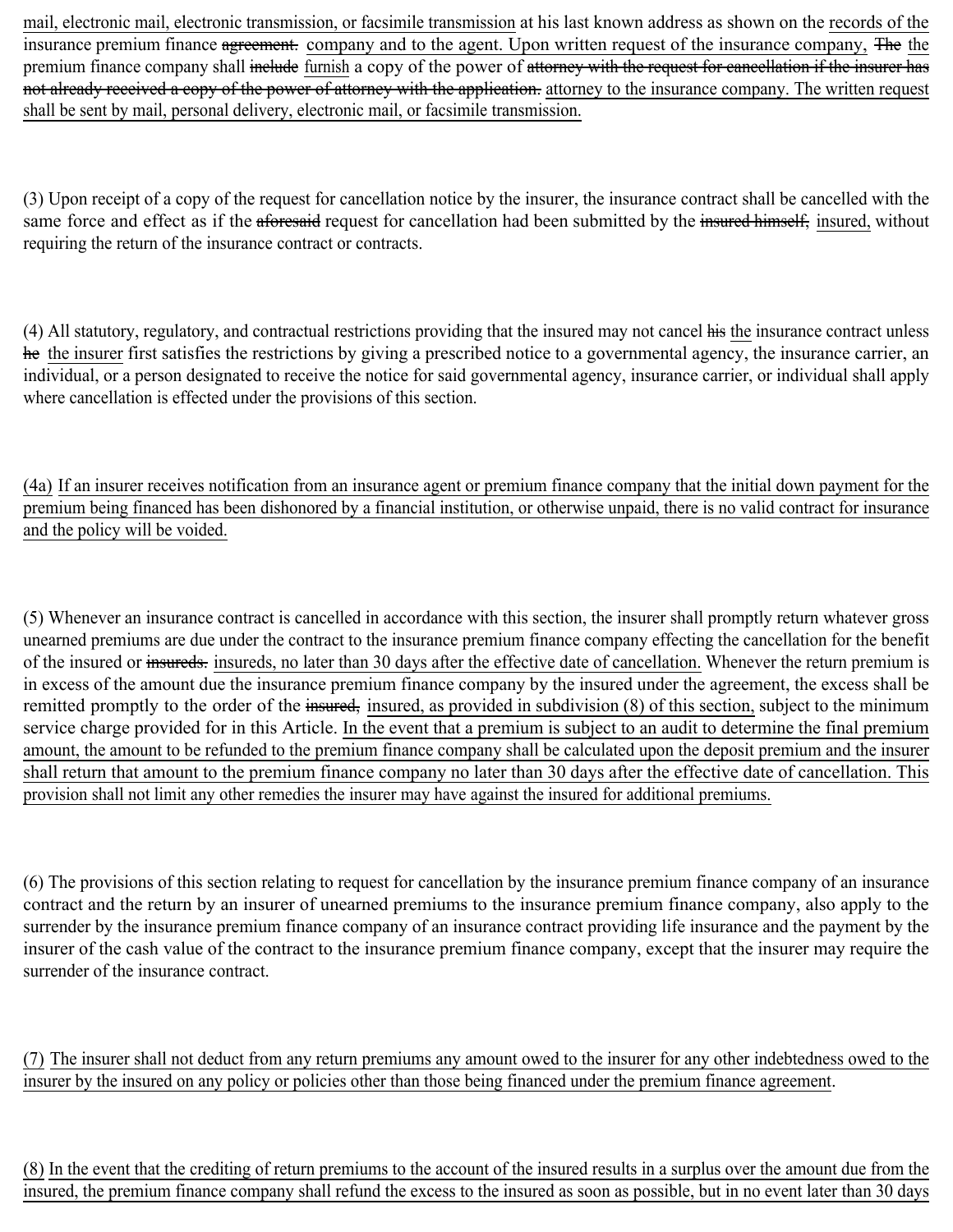of receipt of the return premium, provided that no refund shall be required if it is in an amount less than one dollar (\$1.00). This subdivision does not relieve the premium finance company of its duty to report and deliver these unrefunded monies to the State Treasurer in accordance with G.S. 116B-29(b).

(9) In the event that a balance due the premium finance company remains on the account after the cancellation of the agreement, the outstanding balance may earn interest at the rate stated in the agreement until paid in full.

(10) If a mortgagee or other loss payee is shown on the insurance contract, the insurer shall notify the mortgagee or loss payee of the cancellation. The written notice shall be sent by mail, personal delivery, electronic mail, or facsimile transmission to the designated mortgagee's or loss payee's last known address. Proof of mailing is sufficient proof of notice. Failure to send this notice to any designated mortgagee or loss payee shall not give rise to any claim on the part of the insured.

Section 7. G.S. 58-35-40 reads as rewritten:

## **§ 58-35-40. Rebates and inducements prohibited; assignment of insurance premium finance agreements.**

(a) No insurance premium finance company, and no employee of such a company shall pay, allow, or offer to pay or allow in any manner whatsoever to an insurance agent or any employee of an insurance agent, or to any other person, or as an inducement to the financing of an insurance policy with the insurance premium finance company or after any such policy has been financed, any rebate whatsoever, either from the service charge for financing specified in the insurance premium finance agreement or otherwise, or No insurance premium finance company shall pay, allow, or offer to pay or allow payment to an insurance agent, and no insurance agent shall

accept from a company, a rebate as an inducement to the financing of an insurance policy with the company. No insurance premium finance company shall give or offer to give to an insurance agent, and no insurance agent shall accept from a company, any valuable consideration or inducement of any kind kind, directly or indirectly, other than an article of merchandise not exceeding one dollar (\$1.00)in value which shall have thereon the advertisement of the insurance premium finance eompany; but an company. An insurance premium finance company may purchase or otherwise acquire an insurance premium finance agreement provided that it conforms to this Article in all respects, from another insurance premium finance company with recourse against the insurance premium finance company on such terms and conditions as may be mutually agreed upon by the parties, if the agreement complies with the requirements of this Article. and such terms The terms and conditions of the agreement shall be subject to the approval of the Commissioner.

(b) No filing of the assignment or notice thereof to the insured shall be necessary to the validity of the written assignment of an insurance premium finance agreement as against creditors or subsequent purchases, pledges, or encumbrancers of the assignor.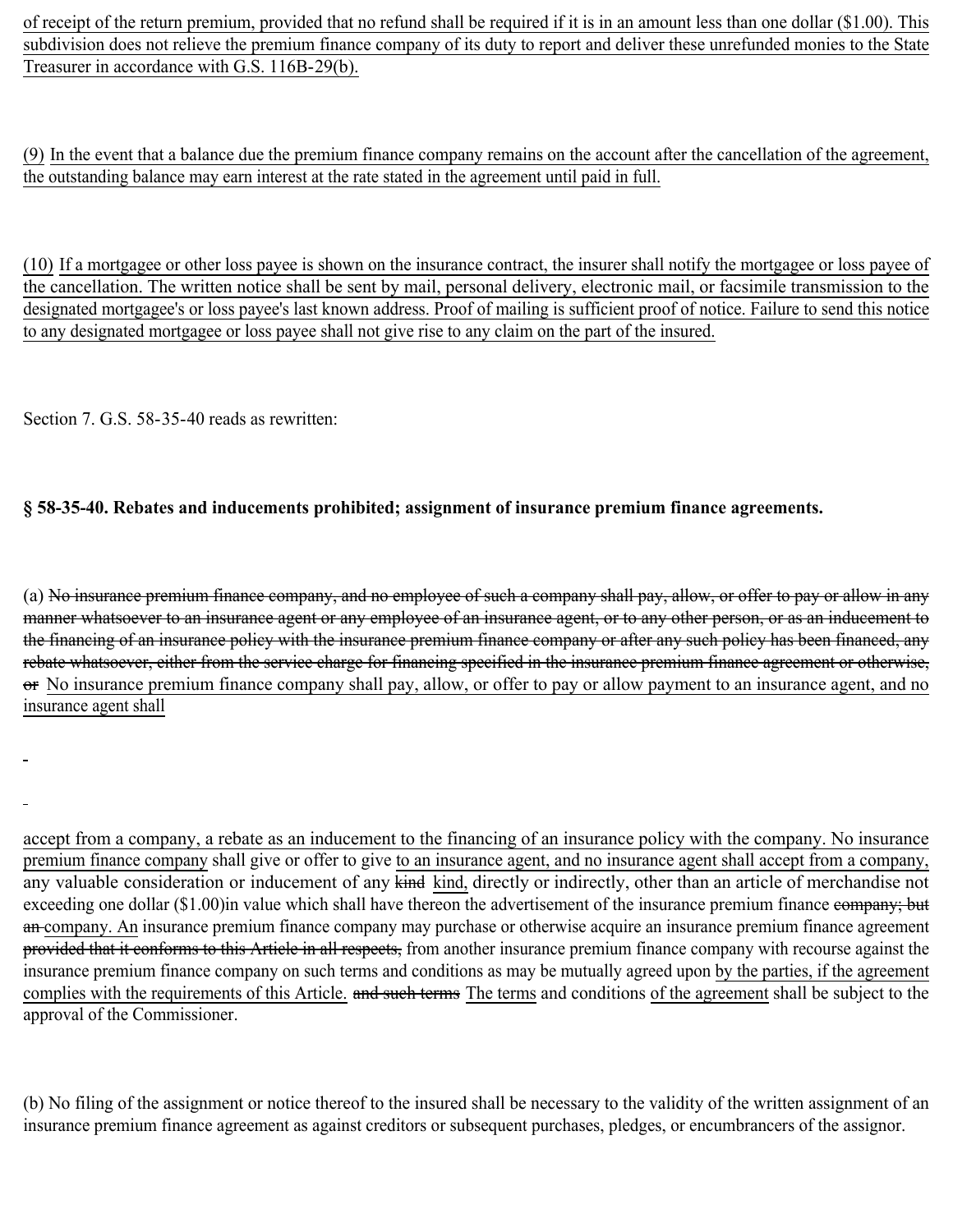(c) As used in this section, the term `insurance premium finance company' includes employees of the company; the term`insurance agent' includes employees of the insurance agent; and the word `company' means an insurance premium finance company.

Section 8. This act becomes effective October 1, 1999, and applies to premium finance agreements or contracts entered into on or after that date.

In the General Assembly read three times and ratified this the 2nd day of June, 1999.

s/ Dennis A. Wicker

President of the Senate

s/ James B. Black

Speaker of the House of Representatives

s/ James B. Hunt, Jr.

Governor

Approved 5:20 p.m. this 8th day of June, 1999

**SUMMARY**

### **SENATE BILL 643**

### **INSURANCE PREMIUM FINANCE AMENDMENTS**

This act makes several changes to the laws regulating insurance premium finance companies and insurance premium financing agreements.

Section 1 allows premium finance companies to use microfilm, microfiche, and imaging systems, in addition to photographic reproductions, to store records that are required to be kept on file for inspection by the Commissioner. Current law allows only the originals and photographic reproductions.